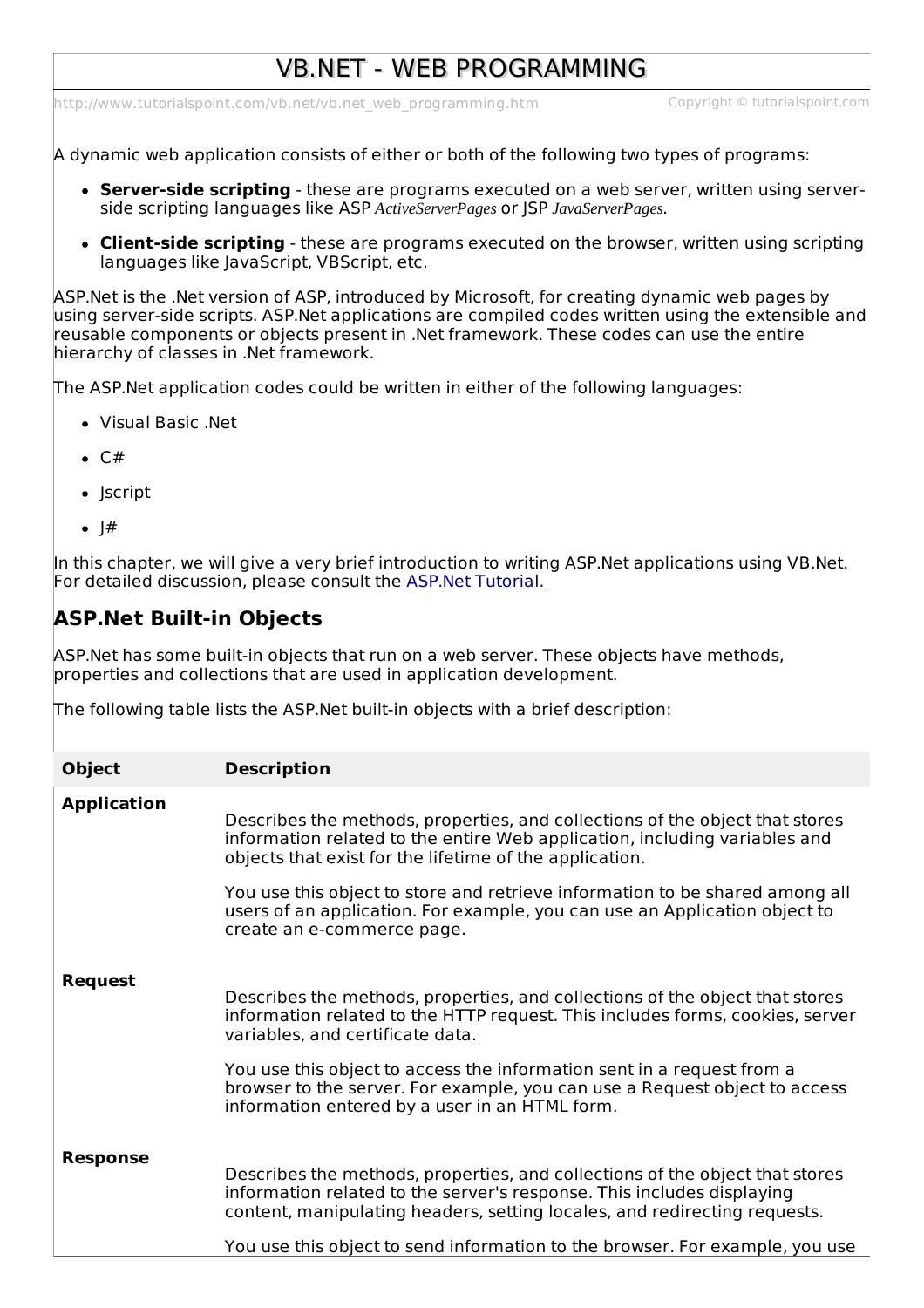| a Response object to send output from your scripts to a browser.                                                                                                                                                                                                                                                                                                                                                                             |
|----------------------------------------------------------------------------------------------------------------------------------------------------------------------------------------------------------------------------------------------------------------------------------------------------------------------------------------------------------------------------------------------------------------------------------------------|
| Describes the methods and properties of the object that provides methods<br>for various server tasks. With these methods you can execute code, get<br>error conditions, encode text strings, create objects for use by the Web<br>page, and map physical paths.                                                                                                                                                                              |
| You use this object to access various utility functions on the server. For<br>example, you may use the Server object to set a time out for a script.                                                                                                                                                                                                                                                                                         |
| Describes the methods, properties, and collections of the object that stores<br>information related to the user's session, including variables and objects<br>that exist for the lifetime of the session.<br>You use this object to store and retrieve information about particular user<br>sessions. For example, you can use Session object to keep information about<br>the user and his preference and keep track of pending operations. |
|                                                                                                                                                                                                                                                                                                                                                                                                                                              |

## **ASP.Net Programming Model**

ASP.Net provides two types of programming models:

- **Web Forms** this enables you to create the user interface and the application logic that would be applied to various components of the user interface.
- **WCF Services** this enables you to remote access some server-side functionalities.

For this chapter, you need to use Visual Studio Web Developer, which is free. The IDE is almost same as you have already used for creating the Windows Applications.



## **Web Forms**

Web forms consists of:

- User interface
- Application logic

User interface consists of static HTML or XML elements and ASP.Net server controls. When you create a web application, HTML or XML elements and server controls are stored in a file with **.aspx** extension. This file is also called the page file.

The application logic consists of code applied to the user interface elements in the page. You write this code in any of .Net language like, VB.Net, or C#.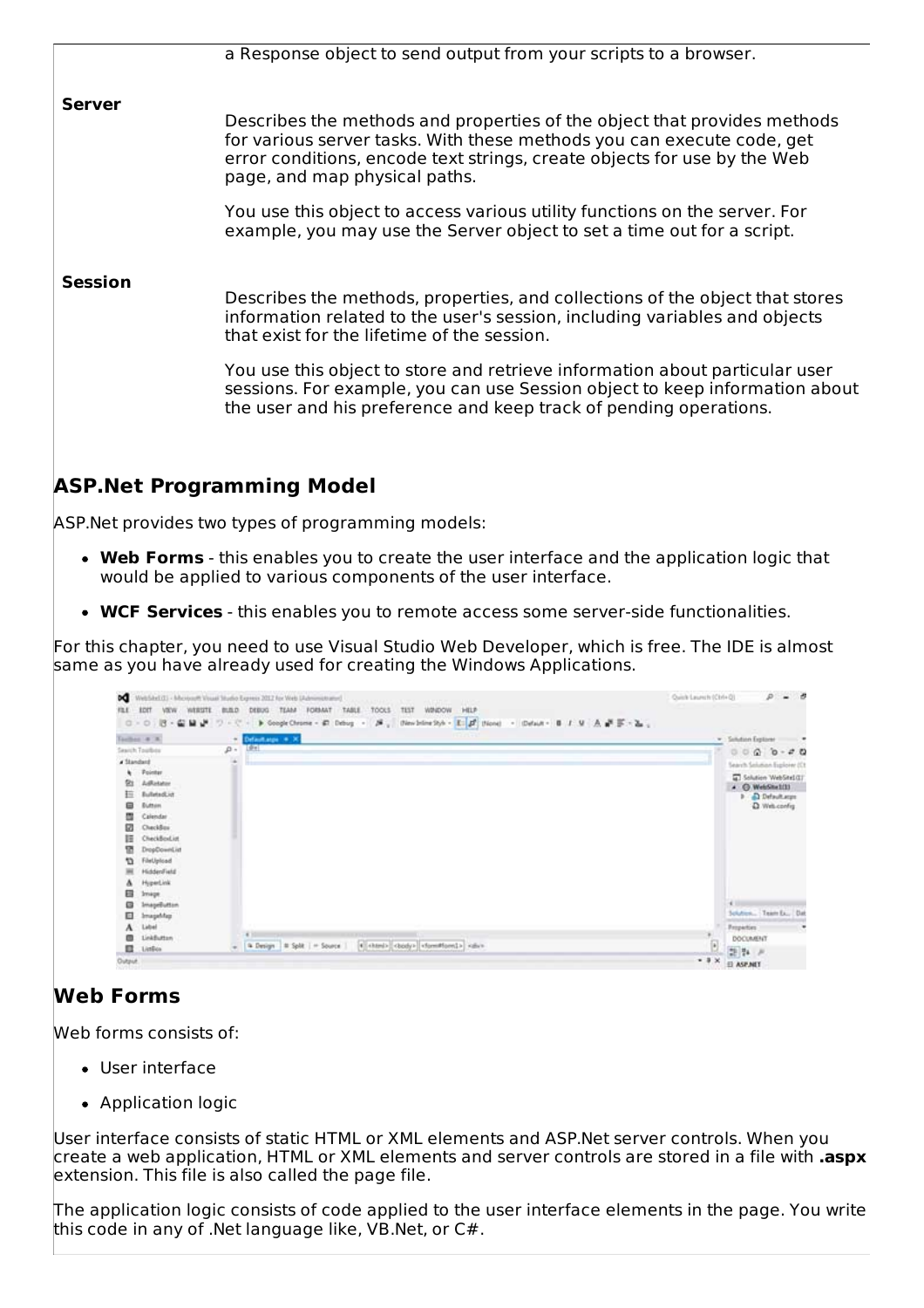#### The following figure shows a Web Form in Design view:



## **Example**

Let us create a new web site with a web form, which will show the current date and time, when a user clicks a button. Take the following steps:

• Select File -> New -> Web Site. The New Web Site Dialog Box appears.



- Select the ASP.Net Empty Web Site templates. Type a name for the web site and select a  $\bullet$ location for saving the files.
- You need to add a Default page to the site. Right click the web site name in the Solution Explorer and select Add New Item option from the context menu. The Add New Item dialog box is displayed: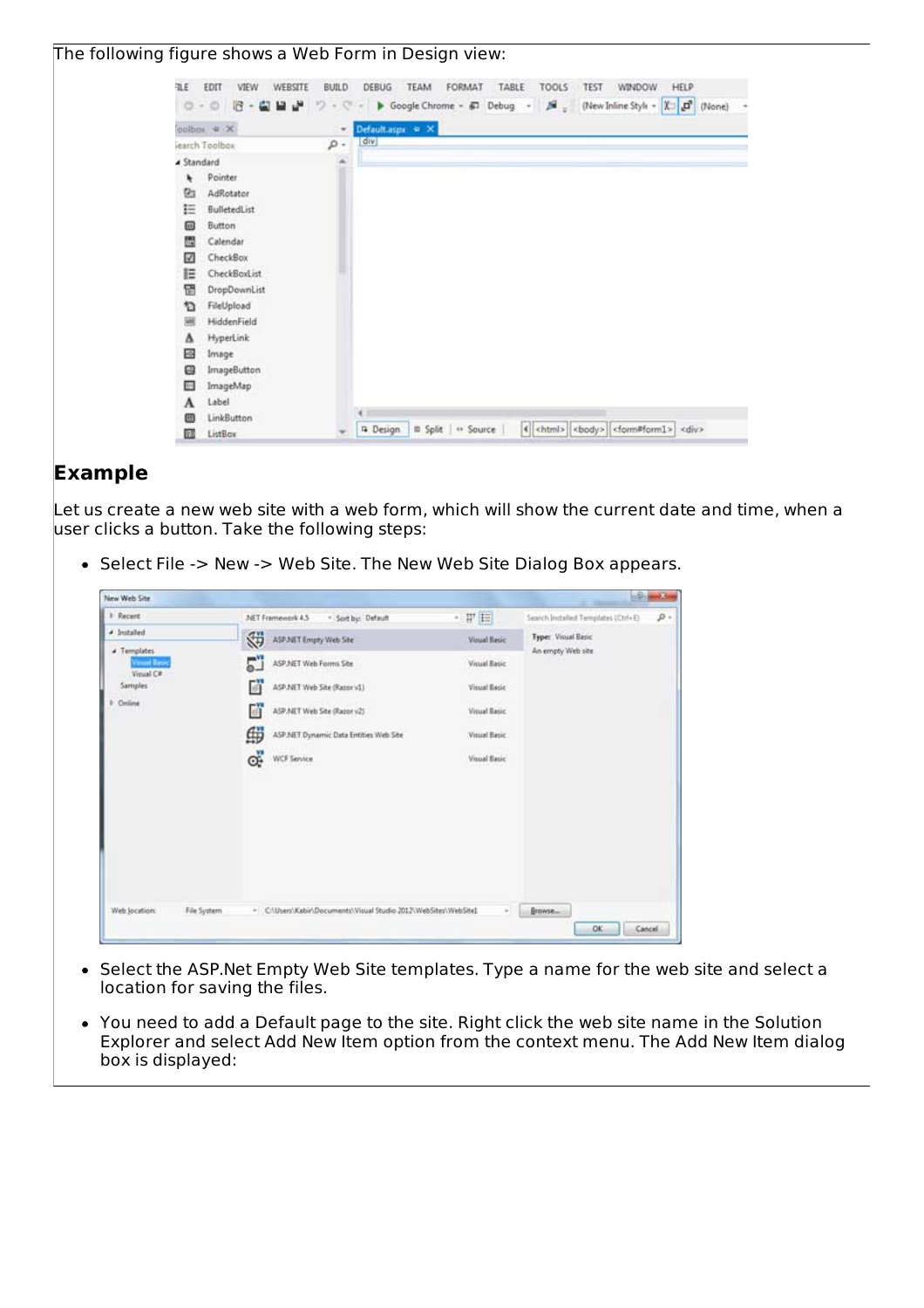| Add New Item - WebSite1(1)       |              |                                |       |                     | <b>LaBin</b>                                      | a Ch   |
|----------------------------------|--------------|--------------------------------|-------|---------------------|---------------------------------------------------|--------|
| 4 butslied                       |              | Sort by: Default               | ・ 罪 臣 |                     | Search Installed Temptates (Ctrl+E)               | р.     |
| <b>Visual Basic</b><br>Visual C# |              | ⊕<br>Web Form                  |       | <b>Vitual Basic</b> | Type: Visual Basic<br>A form for Web Applications |        |
| Online                           |              | 蘭<br>Content Page (Razor)      |       | Visual Basic        |                                                   |        |
|                                  |              | Й<br>Empty Page (Razor)        |       | Visual Basic        |                                                   |        |
|                                  |              | М<br>Helper (Razor)            |       | <b>Visual Basic</b> |                                                   |        |
|                                  |              | Гň<br>Leyout Page (Razor)      |       | Visual Basic        |                                                   |        |
|                                  |              | ឆ<br>Web API Controller Class  |       | <b>Visual Basic</b> |                                                   |        |
|                                  |              | М<br>Web Page (Razor)          |       | Visual Basic        |                                                   |        |
|                                  |              | Master Page<br>ferr.           |       | Visual Basic        |                                                   |        |
|                                  |              | Web User Control               |       | Visual Basic        |                                                   |        |
|                                  |              | ન<br>ADO.NET Entity Data Model |       | Visual Basic        |                                                   |        |
|                                  |              | œ.<br>AIAX-enabled WCF Service |       | <b>Visual Basic</b> |                                                   |        |
| Name:                            | Default.aspx |                                |       |                     | Place code in separate file<br>Select master page |        |
|                                  |              |                                |       |                     | Add                                               | Cancel |

- Select Web Form option and provide a name for the default page. We have kept it as Default.aspx. Click the Add button.
- The Default page is shown in Source view



- Set the title for the Default web page by adding a value to the
- To add controls on the web page, go to the design view. Add three labels, a text box and a button on the form.

| Default.aspx.vb          | Default.aspx +<br>∴× |
|--------------------------|----------------------|
| body<br>Enter your Name: |                      |
|                          | Submit               |
| [Label2]                 |                      |
| [ $Label3$ ]             |                      |

Double-click the button and add the following code to the Click event of the button:

```
Protected Sub Button1_Click(sender As Object, e As EventArgs) _
Handles Button1.Click
   Label2.Visible = True
```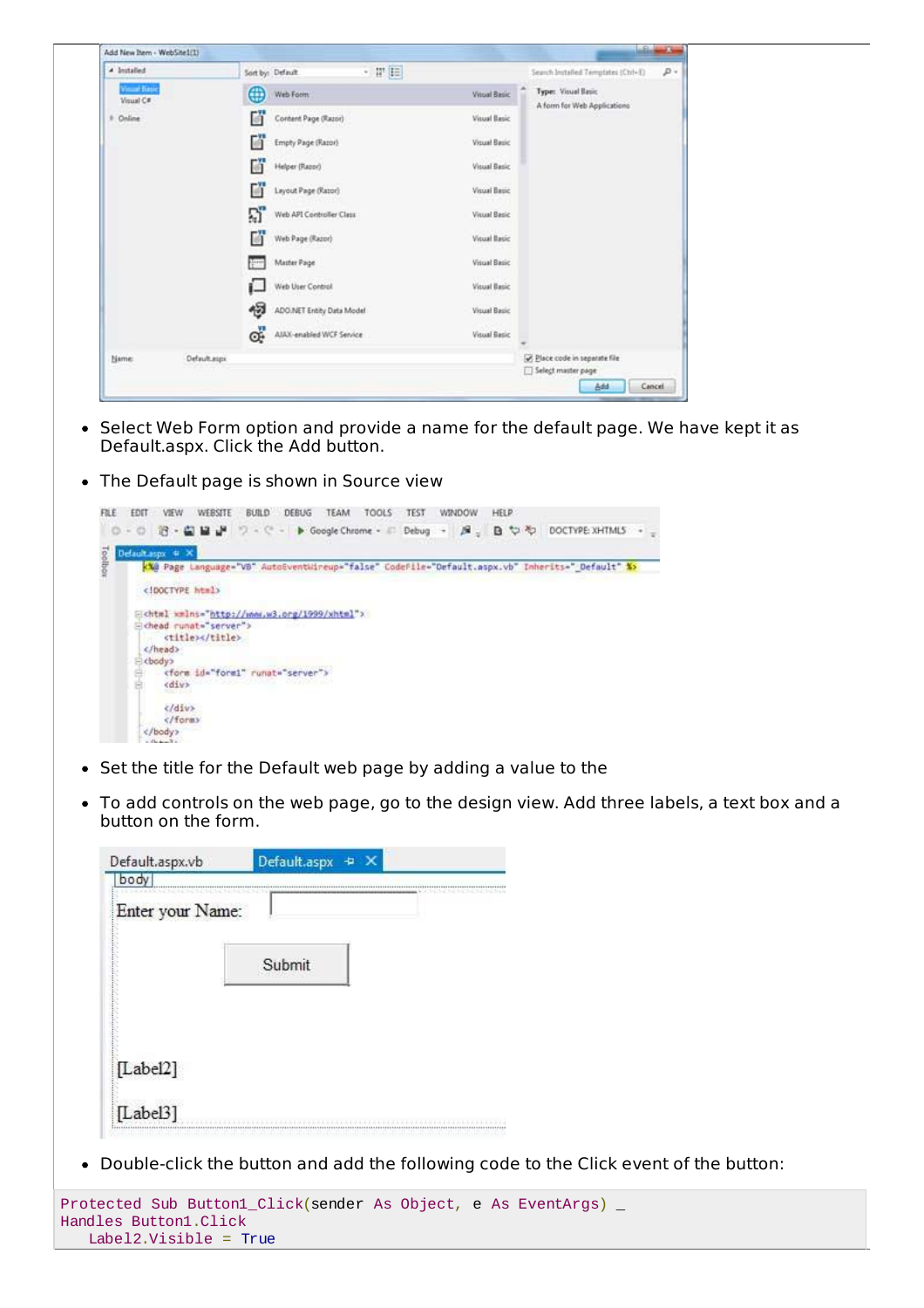|         |  | Label2.Text = "Welcome to Tutorials Point: " + TextBox1.Text  |
|---------|--|---------------------------------------------------------------|
|         |  | Label3.Text = "You visited us at: " + DateTime.Now.ToString() |
| End Sub |  |                                                               |

When the above code is executed and run using Start button available at the Microsoft Visual Studio tool bar, the following page opens in the browser:

| <b>Tutorials Point</b><br>$\times$              |  |
|-------------------------------------------------|--|
| ← → C   bcalhost:49812/Default.aspx             |  |
| Enter your Name:                                |  |
| Submit                                          |  |
| Enter your name and click on the Submit button: |  |
| <b>Tutorials Point</b><br>×                     |  |
| $\Rightarrow$ C   biocalhost:49812/Default.aspx |  |
| Enter your Name:<br>James Bond<br>Submit        |  |
|                                                 |  |

## **Web Services**

A web service is a web application, which is basically a class consisting of methods that could be used by other applications. It also follows a code-behind architecture like the ASP.Net web pages, although it does not have an user interface.

The previous versions of .Net Framework used this concept of ASP.Net Web Service, which had .asmx file extension. However, from .Net Framework 4.0 onwards, the Windows Communication Foundation *WCF* technology has evolved as the new successor of Web Services, .Net Remoting and some other related technologies. It has rather clubbed all these technologies together. In the next section, we will provide a brief introduction to Windows Communication Foundation*WCF*.

If you are using previous versions of .Net Framework, you can still create traditional web services. Please consult ASP.Net - Web [Services](/asp.net/asp.net_web_services.htm) tutorial for detailed description.

## **Windows Communication Foundation**

Windows Communication Foundation or WCF provides an API for creating distributed serviceoriented applications, known as WCF Services.

Like Web services, WCF services also enable communication between applications. However, unlike web services, the communication here is not limited to HTTP only. WCF can be configured to be used over HTTP, TCP, IPC, and Message Queues. Another strong point in favour of WCF is, it provides support for duplex communication, whereas with web services we could achieve simplex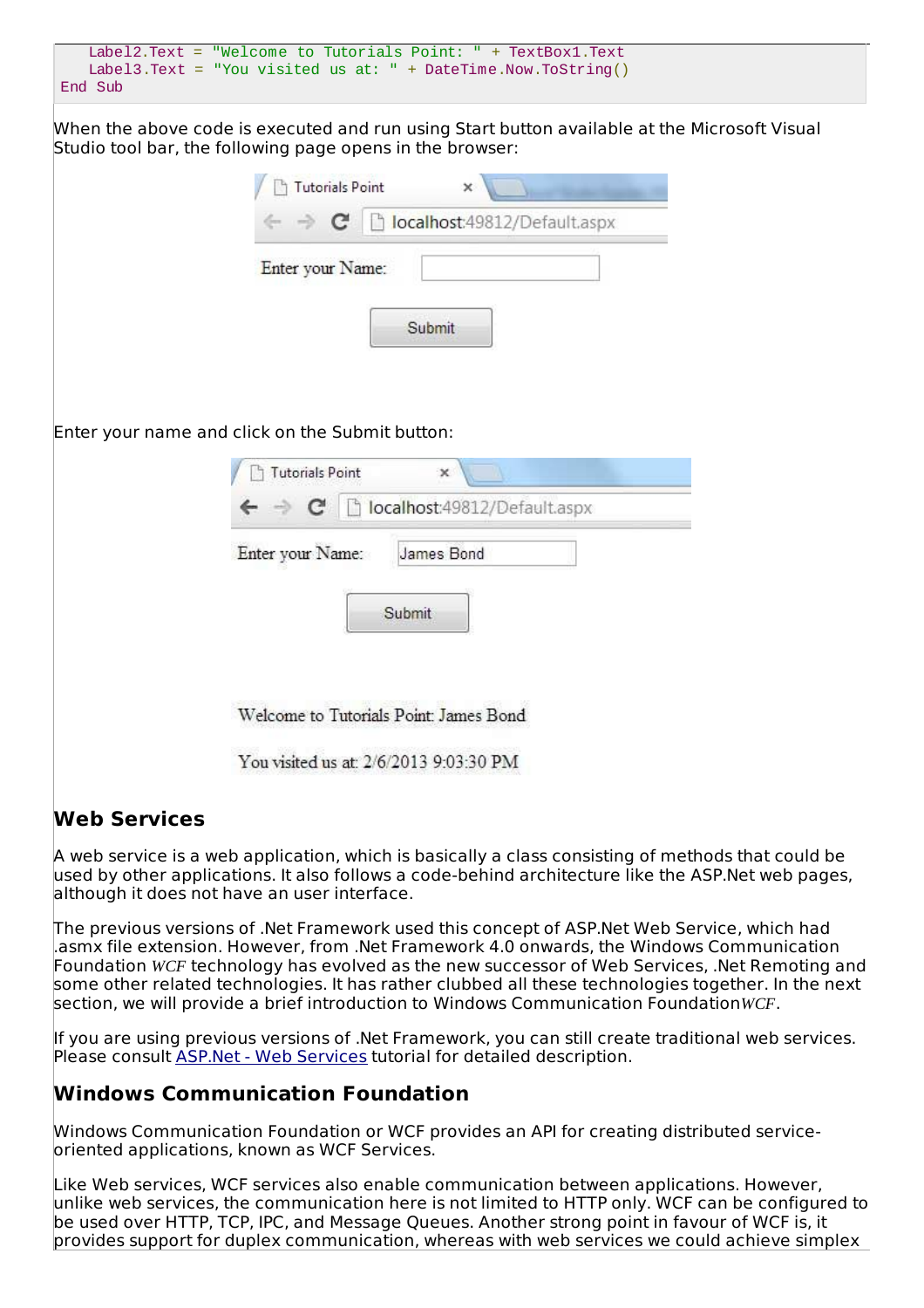communication only.

From beginners' point of view, writing a WCF service is not altogether so different from writing a Web Service. To keep the things simple, we will see how to:

- Create a WCF Service
- Create a Service Contract and define the operations
- Implement the contract
- Test the Service
- Utilize the Service

#### **Example**

To understand the concept let us create a simplistic service that will provide stock price information. The clients can query about the name and price of a stock based on the stock symbol. To keep this example simple, the values are hardcoded in a two-dimensional array. This service will have two methods:

- GetPrice Method it will return the price of a stock, based on the symbol provided.
- GetName Method it will return the name of the stock, based on the symbol provided.

#### **Creating a WCF Service**

Take the following steps:

- Open VS Express for Web 2012
- Select New Web Site to open the New Web Site dialog box.
- Select WCF Service template from list of templates:

| Recent                                                 | .NET Framework 4.5<br>* Sort by: Default    | 平日<br>$\mathbf{r}$ |
|--------------------------------------------------------|---------------------------------------------|--------------------|
| 4 Installed                                            | ASP.NET Empty Web Site                      | Visual Basic       |
| <i>A</i> Templates<br><b>Visual Basic</b><br>Visual C# | ASP.NET Web Forms Site                      | Visual Basic       |
| Samples                                                | ASP.NET Web Site (Razor v1)                 | Visual Basic       |
| <b>D</b> Online                                        | ASP.NET Web Site (Razor v2)                 | Visual Basic       |
|                                                        | ⊕<br>ASP.NET Dynamic Data Entities Web Site | Visual Basic       |
|                                                        | œÏ<br><b>WCF Service</b>                    | Visual Basic       |

- Select File System from the Web location drop-down list.
- Provide a name and location for the WCF Service and click OK.

A new WCF Service is created.

#### **Creating a Service Contract and Defining the Operations**

A service contract defines the operation that a service performs. In the WCF Service application, you will find two files automatically created in the App\_Code folder in the Solution Explorer

- IService.vb this will have the service contract; in simpler words, it will have the interface for the service, with the definitions of methods the service will provide, which you will implement in your service.
- Service.vb this will implement the service contract.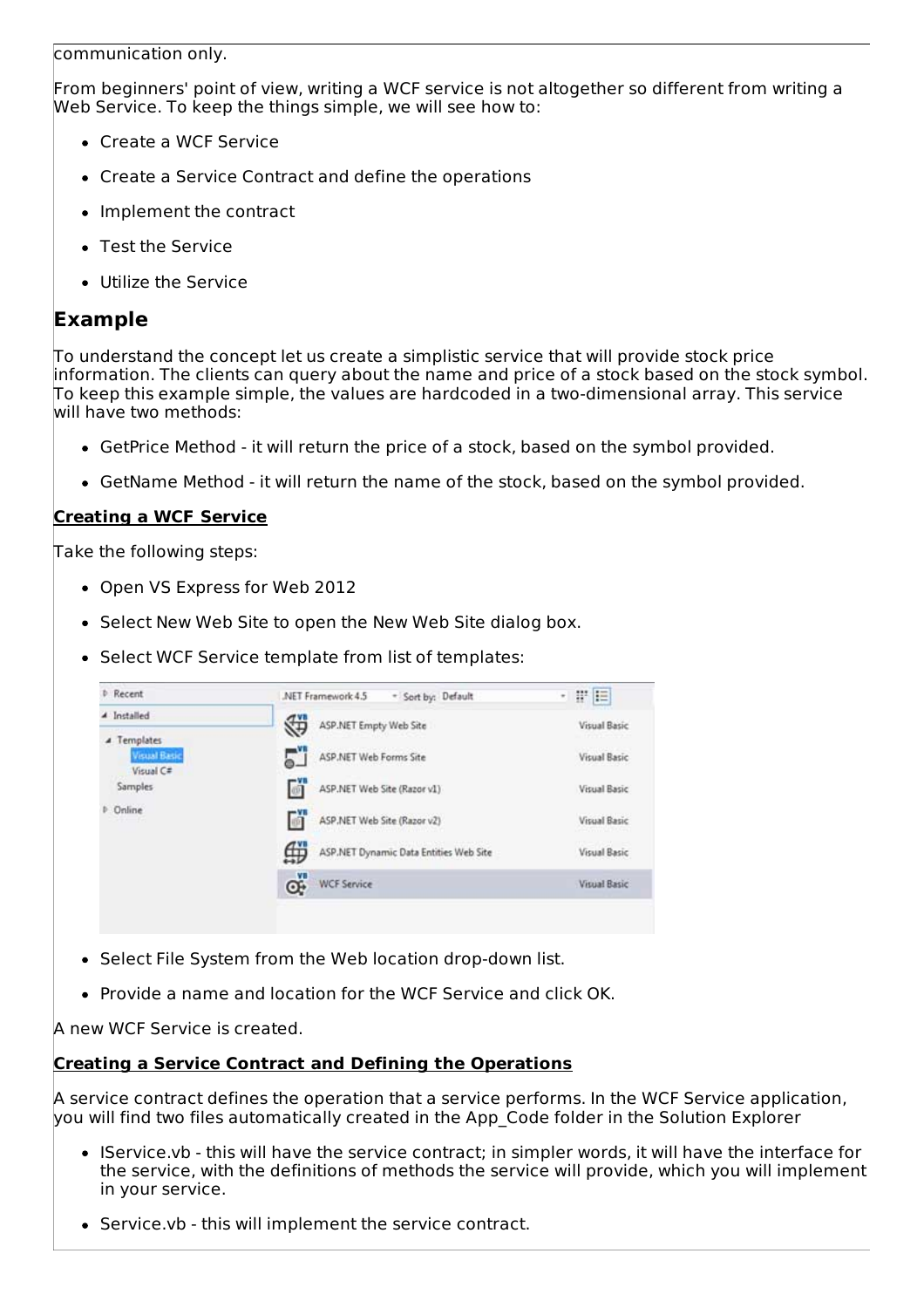

Replace the code of the IService.vb file with the given code:

```
Public Interface IService
    <OperationContract()>
    Function GetPrice(ByVal symbol As String) As Double
    <OperationContract()>
    Function GetName(ByVal symbol As String) As String
End Interface
```
#### **Implementing the Contract**

In the Service.vb file, you will find a class named **Service** which will implement the Service Contract defined in the **IService** interface.

Replace the code of IService.vb with the following code:

```
' NOTE: You can use the "Rename" command on the context menu to change the class name
"Service" in code, svc and config file together.
Public Class Service
   Implements IService
   Public Sub New()
   End Sub
   Dim stocks As String(,) =
   {
   {"RELIND", "Reliance Industries", "1060.15"},
   {"ICICI", "ICICI Bank", "911.55"},
   {"JSW", "JSW Steel", "1201.25"},
   {"WIPRO", "Wipro Limited", "1194.65"},
   {"SATYAM", "Satyam Computers", "91.10"}
   }
   Public Function GetPrice(ByVal symbol As String) As Double _
   Implements IService.GetPrice
      Dim i As Integer
      'it takes the symbol as parameter and returns price
      For i = 0 To i = stocks.GetLength(0) - 1
          If (String.Compare(symbol, stocks(i, 0)) = 0) Then
              Return Convert.ToDouble(stocks(i, 2))
          End If
      Next i
      Return 0
   End Function
   Public Function GetName(ByVal symbol As String) As String _
   Implements IService.GetName
      ' It takes the symbol as parameter and
      ' returns name of the stock
      Dim i As Integer
```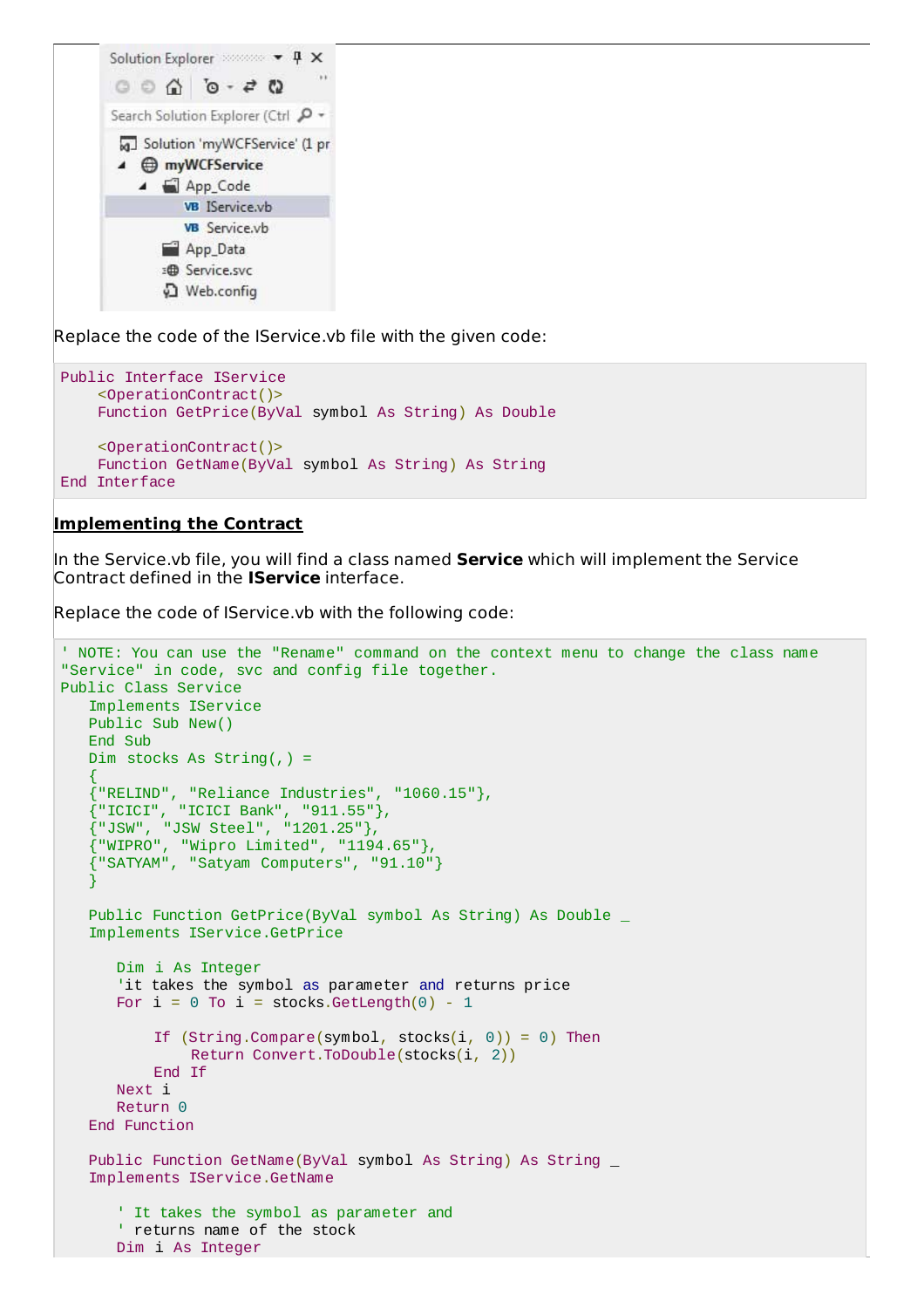```
For i = 0 To i = stocks.GetLength(0) - 1
          If (String.Compare(symbol, stock(i, 0)) = 0) Then
              Return stocks(i, 1)
          End If
      Next i
      Return "Stock Not Found"
   End Function
End Class
```
#### **Testing the Service**

To run the WCF Service, so created, select the Debug->Start Debugging option from the menu bar. The output would be:



For testing the service operations, double click the name of the operation from the tree on the left pane. A new tab will appear on the right pane.

Enter the value of parameters in the Request area of the right pane and click the 'Invoke' button.

The following diagram displays the result of testing the **GetPrice** operation:

| File Tools Help                                                                                                                                       |          |               |                             |  |
|-------------------------------------------------------------------------------------------------------------------------------------------------------|----------|---------------|-----------------------------|--|
| My Service Projects<br>□ 10 http://localhost:49999/Service.svc<br><sup>e-0</sup> IService (BasicHttpBinding_IService)<br>-© GetPrice()<br>+ GetName() | GetPrice |               |                             |  |
|                                                                                                                                                       | Request  |               |                             |  |
|                                                                                                                                                       | Name     | Value         | Type                        |  |
| D Config File                                                                                                                                         | symbol   | <b>RELIND</b> | System.String               |  |
|                                                                                                                                                       |          |               |                             |  |
|                                                                                                                                                       | Response |               | Start a new proxy<br>invoke |  |
|                                                                                                                                                       | Name     | Value         | Type                        |  |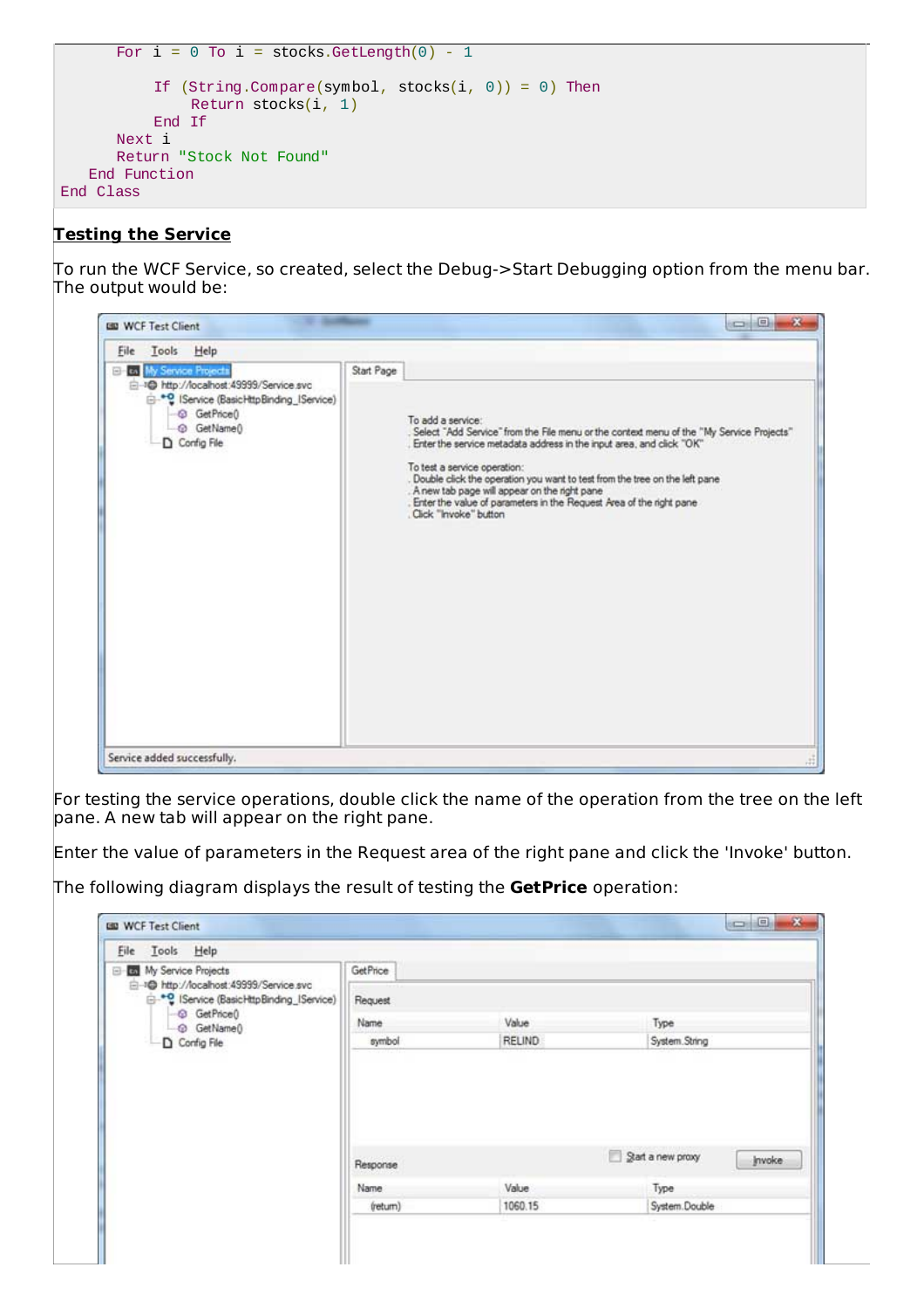|                               | Formatted XML |    |
|-------------------------------|---------------|----|
| Service invocation completed. |               | A1 |

The following diagram displays the result of testing the **GetName** operation:

| File Tools Help                                                                                                                                                          |          |                       |                                    |
|--------------------------------------------------------------------------------------------------------------------------------------------------------------------------|----------|-----------------------|------------------------------------|
| El-Ell My Service Projects<br>= 10 http://localhost.49999/Service.svc<br><sup>e</sup> Service (BasicHttpBinding_IService)<br><b>GetPrice</b> <sup>0</sup><br>© GetName() | GetName  |                       |                                    |
|                                                                                                                                                                          | Request  |                       |                                    |
|                                                                                                                                                                          | Name     | Value                 | Type                               |
| Config File                                                                                                                                                              | symbol   | <b>RELIND</b>         | System.String                      |
|                                                                                                                                                                          |          |                       |                                    |
|                                                                                                                                                                          | Response |                       | Start a new proxy<br><b>Invoke</b> |
|                                                                                                                                                                          | Name     | Value                 | Type                               |
|                                                                                                                                                                          | (return) | "Reliance Industries" | System.String                      |
|                                                                                                                                                                          |          |                       |                                    |

#### **Utilizing the Service**

Let us add a default page, a ASP.NET web form in the same solution from which we will be using the WCF Service we have just created.

Take the following steps:

- Right click on the solution name in the Solution Explorer and add a new web form to the solution. It will be named Default.aspx.
- Add two labels, a text box and a button on the form.

We need to add a service reference to the WCF service we just created. Right click the website in the Solution Explorer and select Add Service Reference option. This opens the Add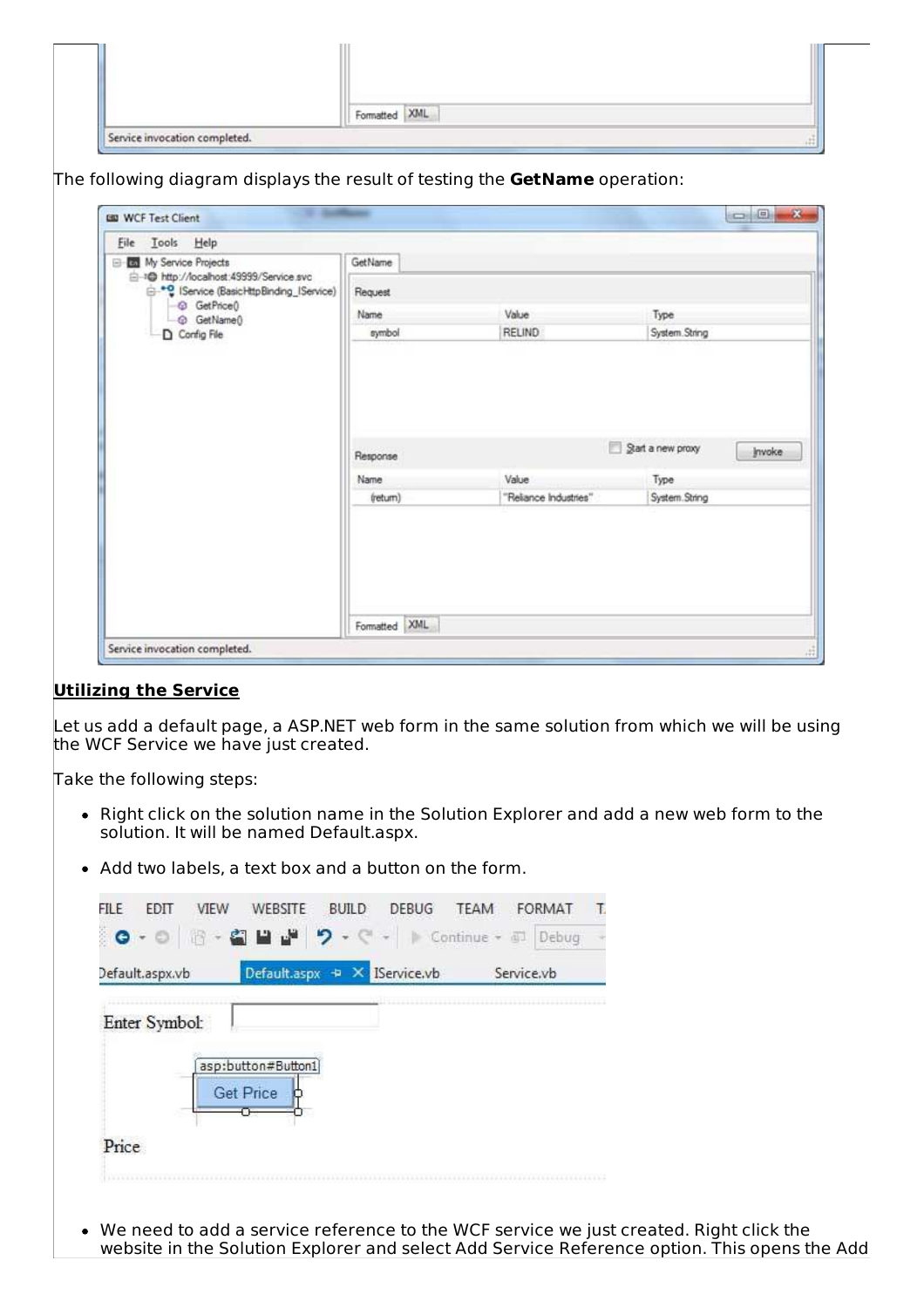Service Reference Dialog box.

Enter the URL*location* of the Service in the Address text box and click the Go button. It creates a service reference with the default name **ServiceReference1**. Click the OK button.

| Address:                            |                                                   |
|-------------------------------------|---------------------------------------------------|
| http://localhost:49999/Service.svc  | Go<br>Discover -                                  |
| Services:                           | Operations:                                       |
|                                     | Select a service contract to view its operations. |
| 1 service(s) found in the solution. |                                                   |
| Namespace:                          |                                                   |

Adding the reference does two jobs for your project:

- Creates the Address and Binding for the service in the web.config file.
- Creates a proxy class to access the service.
- Double click the Get Price button in the form, to enter the following code snippet on its Click event:

| Partial Class _Default                                                |
|-----------------------------------------------------------------------|
| Inherits System.Web.UI.Page                                           |
|                                                                       |
| Protected Sub Button1_Click(sender As Object, e As EventArgs) _       |
| Handles Button1.Click                                                 |
| Dim ser As ServiceReference1.ServiceClient = $\overline{\phantom{a}}$ |
| New ServiceReference1.ServiceClient                                   |
| $Label2. Text = ser.GetPrice(TextBox1.Text). ToString()$              |
| End Sub                                                               |
| End Class                                                             |
|                                                                       |

When the above code is executed and run using Start button available at the Microsoft Visual Studio tool bar, the following page opens in the browser:

| ← → C   bcalhost:49999/Default.aspx |
|-------------------------------------|
| Enter Symbol:                       |
|                                     |
| <b>Get Price</b>                    |
| Price                               |